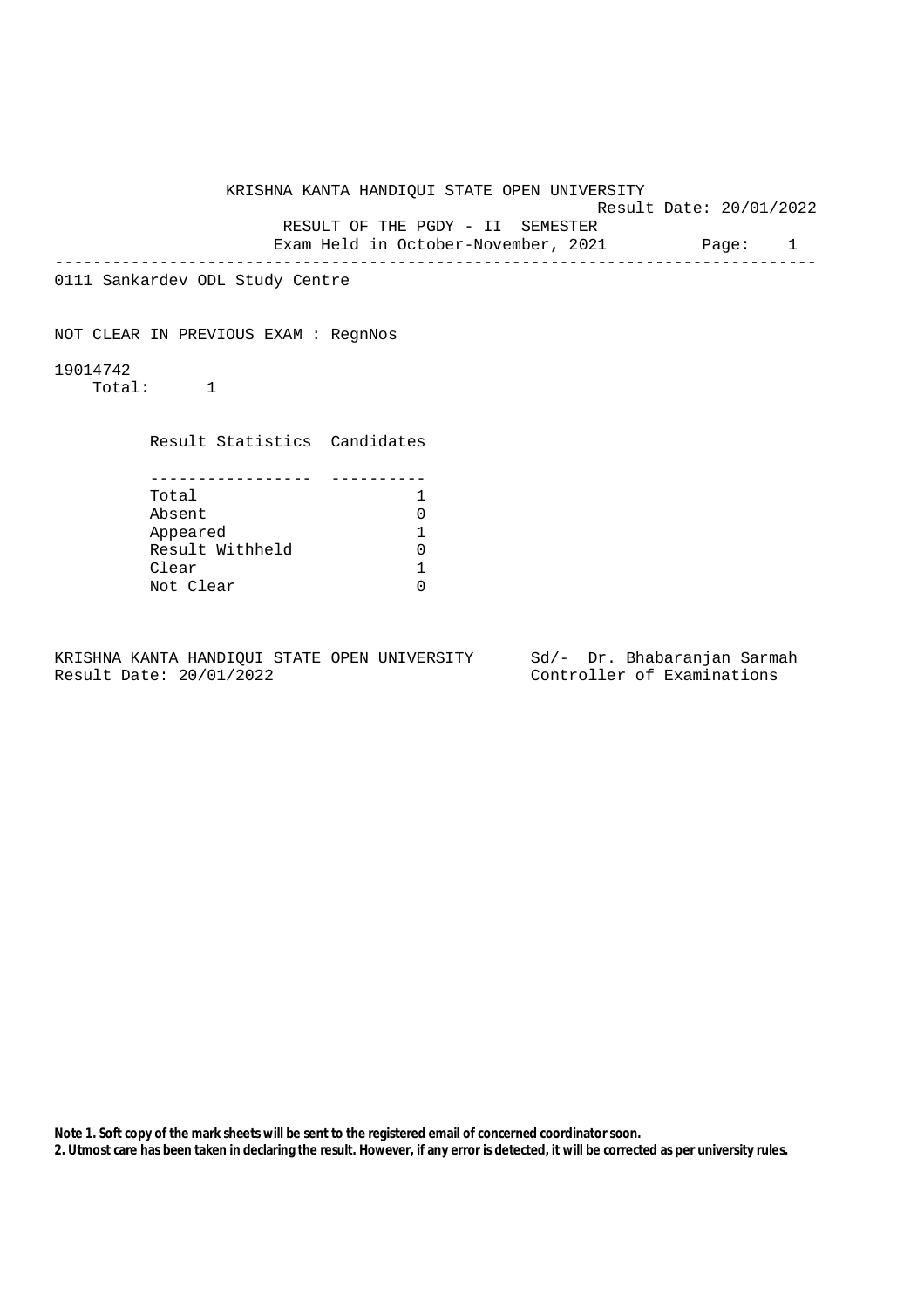| KRISHNA KANTA HANDIQUI STATE OPEN UNIVERSITY<br>Result Date: 20/01/2022 |                                                   |                                         |                              |                                                                                 |  |  |                                                           |  |  |
|-------------------------------------------------------------------------|---------------------------------------------------|-----------------------------------------|------------------------------|---------------------------------------------------------------------------------|--|--|-----------------------------------------------------------|--|--|
|                                                                         |                                                   |                                         |                              | RESULT OF THE PGDY - II SEMESTER<br>Exam Held in October-November, 2021 Page: 2 |  |  |                                                           |  |  |
| 0605 Mangaldai College                                                  |                                                   |                                         |                              |                                                                                 |  |  |                                                           |  |  |
| First Class : RegnNos                                                   |                                                   |                                         |                              |                                                                                 |  |  |                                                           |  |  |
| Total: 4                                                                |                                                   |                                         |                              | 18010149    19014750    19014751    19014753                                    |  |  |                                                           |  |  |
| Second Class: RegnNos                                                   |                                                   |                                         |                              |                                                                                 |  |  |                                                           |  |  |
|                                                                         | Total: 5                                          |                                         |                              | $18010152$ $19014743$ $19014752$ $19014754$ $19014755$                          |  |  |                                                           |  |  |
| Failed: RegnNos                                                         |                                                   |                                         |                              |                                                                                 |  |  |                                                           |  |  |
| 18010148                                                                | $\texttt{Total}: \qquad \qquad 1$                 |                                         |                              |                                                                                 |  |  |                                                           |  |  |
|                                                                         |                                                   |                                         | Result Statistics Candidates |                                                                                 |  |  |                                                           |  |  |
|                                                                         | Total<br>Absent<br>Appeared<br>Clear<br>Not Clear | ____________________<br>Result Withheld |                              | 13<br>$\overline{\phantom{a}}$<br>10<br>$\overline{0}$<br>9<br>$\mathbf{1}$     |  |  |                                                           |  |  |
| Result Date: 20/01/2022                                                 |                                                   |                                         |                              | KRISHNA KANTA HANDIQUI STATE OPEN UNIVERSITY                                    |  |  | Sd/- Dr. Bhabaranjan Sarmah<br>Controller of Examinations |  |  |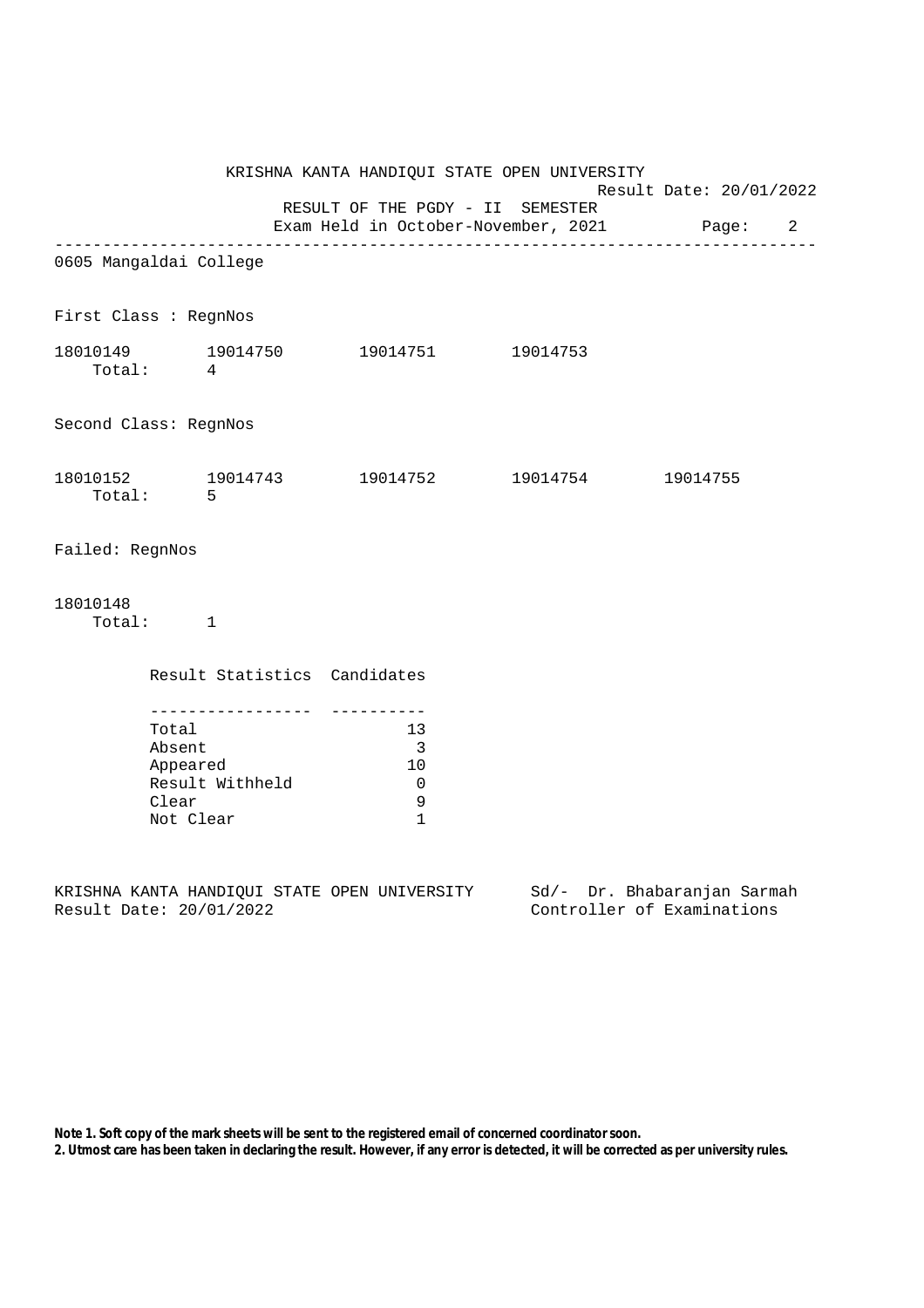|                                      |                                                   |                                  | KRISHNA KANTA HANDIQUI STATE OPEN UNIVERSITY                                  |          | Result Date: 20/01/2022 |          |   |
|--------------------------------------|---------------------------------------------------|----------------------------------|-------------------------------------------------------------------------------|----------|-------------------------|----------|---|
|                                      |                                                   |                                  | RESULT OF THE PGDY - II SEMESTER<br>Exam Held in October-November, 2021 Page: |          |                         |          | 3 |
| 0613 Pachim Mangaldai Yogic Hospital |                                                   |                                  |                                                                               |          |                         |          |   |
| Second Class : RegnNos               |                                                   |                                  |                                                                               |          |                         |          |   |
| 18010161                             | Total: 1                                          |                                  |                                                                               |          |                         |          |   |
| Expelled: RegnNos                    |                                                   |                                  |                                                                               |          |                         |          |   |
| 19014764                             | Total: 1                                          |                                  |                                                                               |          |                         |          |   |
| Failed: RegnNos                      |                                                   |                                  |                                                                               |          |                         |          |   |
| 18010156 19014756                    |                                                   |                                  | 19014758                                                                      | 19014760 |                         | 19014762 |   |
| 19014763 19014766                    |                                                   |                                  | 19014767                                                                      | 19014768 |                         | 19014769 |   |
| 19014770 19014771                    |                                                   |                                  | 19014772                                                                      | 19014773 |                         | 19014775 |   |
|                                      | Total: 18                                         |                                  | 19014778                                                                      |          |                         |          |   |
|                                      |                                                   |                                  | Result Statistics Candidates                                                  |          |                         |          |   |
|                                      | Total<br>Absent<br>Appeared<br>Clear<br>Not Clear | -------------<br>Result Withheld | 24<br>$\overline{4}$<br>20<br>$\mathbf 1$<br>$\mathbf 1$<br>18                |          |                         |          |   |

KRISHNA KANTA HANDIQUI STATE OPEN UNIVERSITY Sd/- Dr. Bhabaranjan Sarmah<br>Result Date: 20/01/2022 Controller of Examinations Controller of Examinations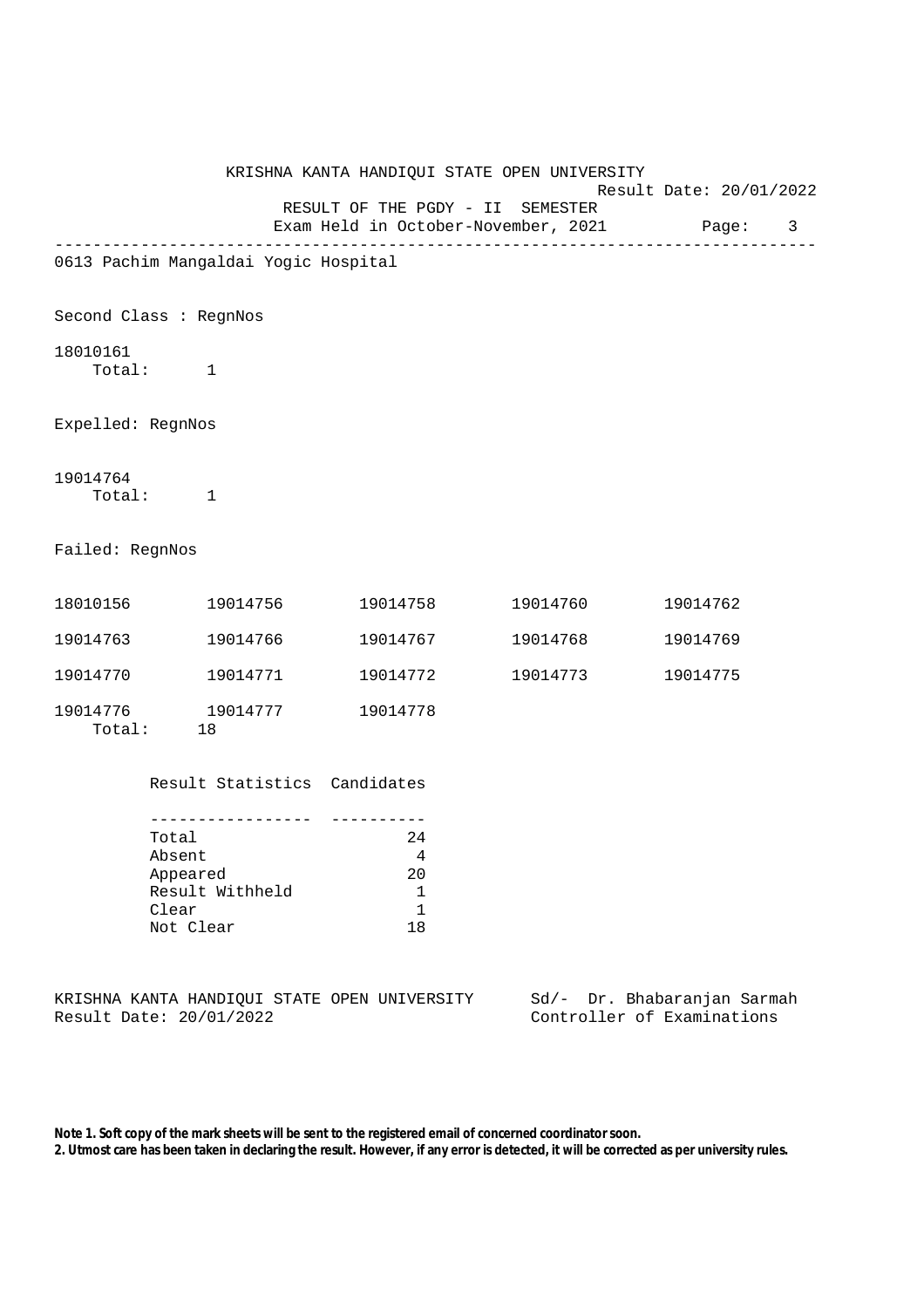|                 | KRISHNA KANTA HANDIQUI STATE OPEN UNIVERSITY<br>Result Date: 20/01/2022 |                                                                                             |                                             |          |  |
|-----------------|-------------------------------------------------------------------------|---------------------------------------------------------------------------------------------|---------------------------------------------|----------|--|
|                 |                                                                         | RESULT OF THE PGDY - II SEMESTER                                                            | Exam Held in October-November, 2021 Page: 4 |          |  |
|                 | 0614 Yoga Siksha and Yoga Chikitsa Kendra                               |                                                                                             |                                             |          |  |
|                 | First Class : RegnNos                                                   |                                                                                             |                                             |          |  |
|                 | 19014781 19014782                                                       |                                                                                             | 19014783 19014785                           | 19014787 |  |
|                 | 19014788 19014790                                                       |                                                                                             | 19014791 19014792                           | 19014793 |  |
|                 | 19014794 19014796<br>Total: 12                                          |                                                                                             |                                             |          |  |
|                 | Second Class: RegnNos                                                   |                                                                                             |                                             |          |  |
|                 | 19014779 19014780<br>Total: 3                                           | 19014784                                                                                    |                                             |          |  |
| Failed: RegnNos |                                                                         |                                                                                             |                                             |          |  |
| 19014789        | Total: 1                                                                |                                                                                             |                                             |          |  |
|                 | Result Statistics Candidates                                            |                                                                                             |                                             |          |  |
|                 | Total<br>Absent<br>Appeared<br>Result Withheld<br>Clear<br>Not Clear    | -----------<br>17<br>$\overline{1}$<br>16<br>$\overline{\phantom{0}}$<br>15<br>$\mathbf{1}$ |                                             |          |  |

KRISHNA KANTA HANDIQUI STATE OPEN UNIVERSITY Sd/- Dr. Bhabaranjan Sarmah<br>Result Date: 20/01/2022 Controller of Examinations

Controller of Examinations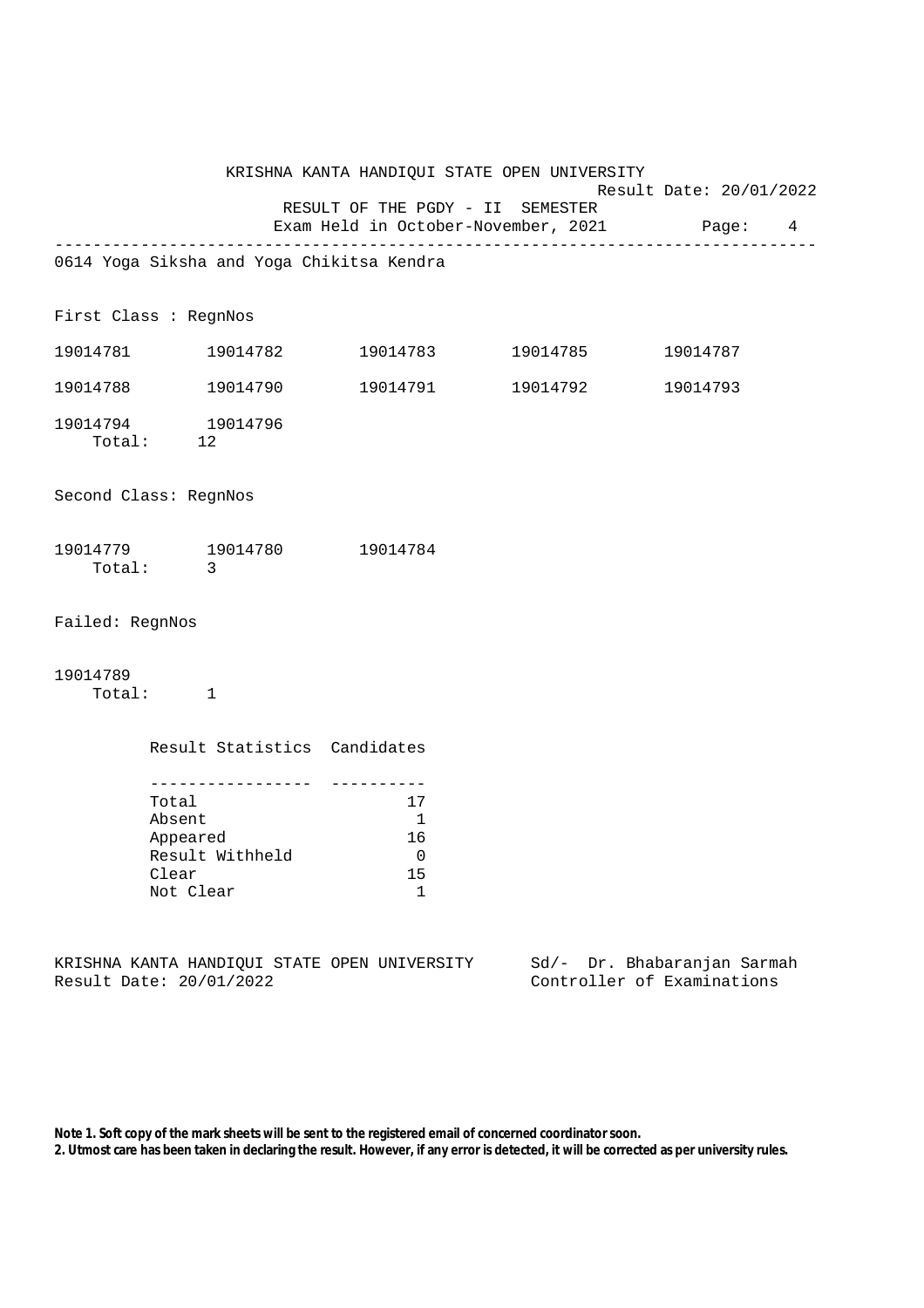KRISHNA KANTA HANDIQUI STATE OPEN UNIVERSITY Result Date: 20/01/2022 RESULT OF THE PGDY - II SEMESTER Exam Held in October-November, 2021 Page: 5 -------------------------------------------------------------------------------- 0901 D. H. S. K. Commerce College Second Class : RegnNos 18010170 18010171 Total: 2 Failed: RegnNos 18010169 Total: 1 Result Statistics Candidates ----------------- ---------- Total 3 Absent 0 Appeared 3 Result Withheld 0 Clear 2 Not Clear 1

KRISHNA KANTA HANDIQUI STATE OPEN UNIVERSITY Sd/- Dr. Bhabaranjan Sarmah Result Date: 20/01/2022 Controller of Examinations

**Note 1. Soft copy of the mark sheets will be sent to the registered email of concerned coordinator soon.**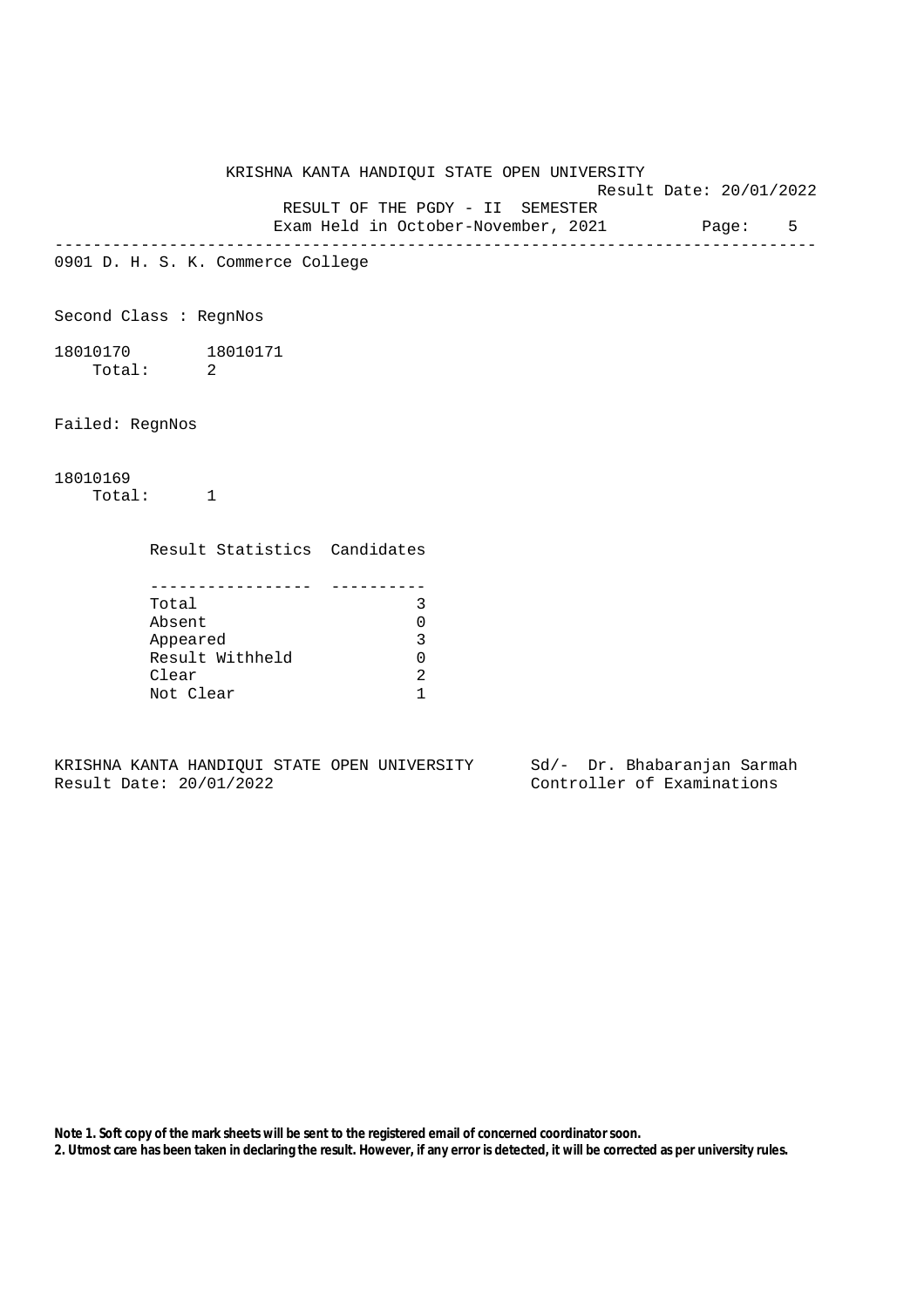KRISHNA KANTA HANDIQUI STATE OPEN UNIVERSITY

Result Date: 20/01/2022

RESULT OF THE PGDY - II SEMESTER

Exam Held in October-November, 2021 Page: 6 --------------------------------------------------------------------------------

0903 D. H. S. K. College

Failed : RegnNos

19014801 19014802 19014804 Total: 3

|                 | Result Statistics Candidates |
|-----------------|------------------------------|
|                 |                              |
|                 |                              |
| Total           |                              |
| Absent          |                              |
| Appeared        | 3                            |
| Result Withheld |                              |
| Clear           |                              |
| Not Clear       |                              |

KRISHNA KANTA HANDIQUI STATE OPEN UNIVERSITY Sd/- Dr. Bhabaranjan Sarmah<br>Result Date: 20/01/2022 Controller of Examinations

Controller of Examinations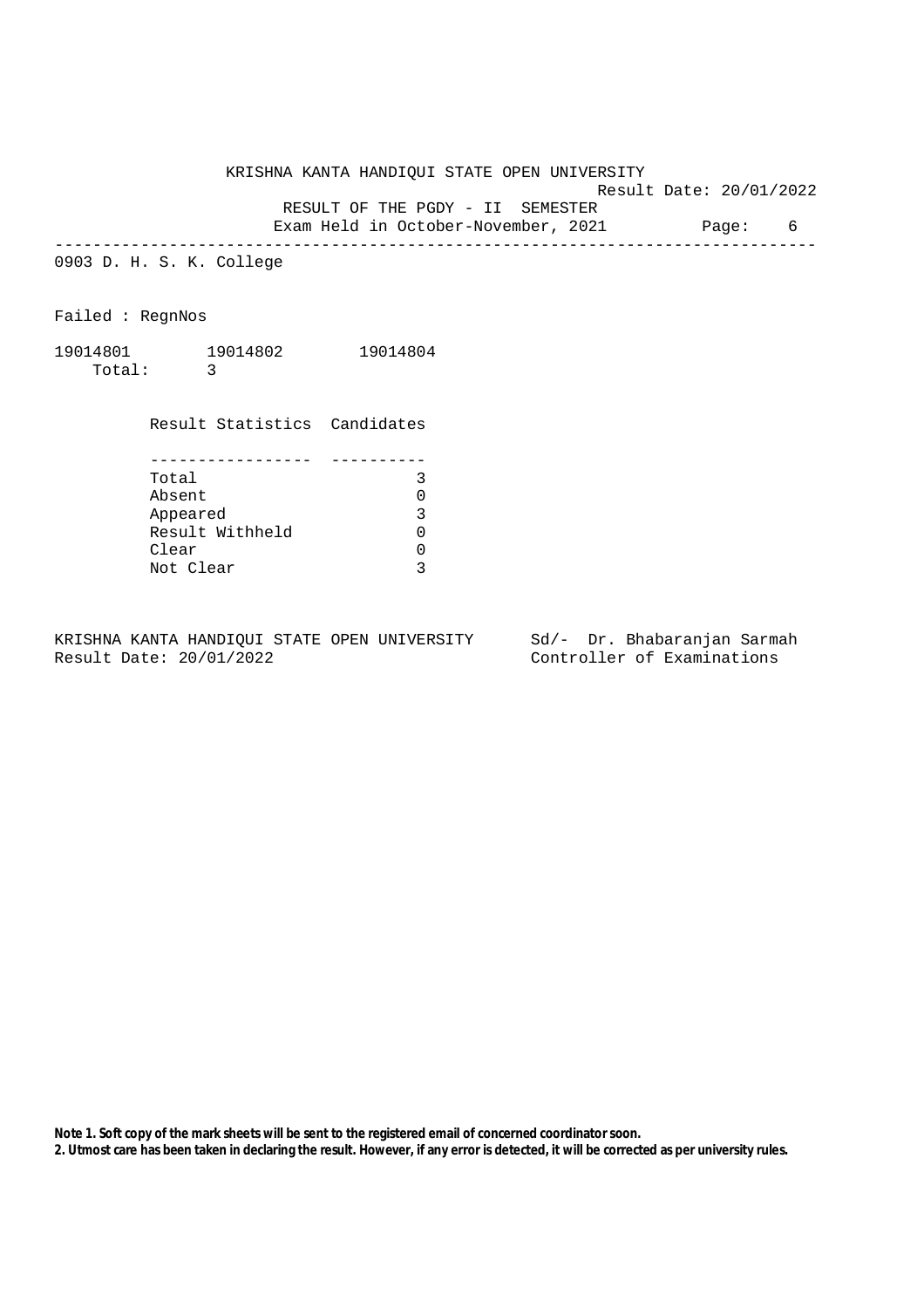|                                     |                                                                      |                         | KRISHNA KANTA HANDIQUI STATE OPEN UNIVERSITY                                    |                      |                                                           |                         |  |
|-------------------------------------|----------------------------------------------------------------------|-------------------------|---------------------------------------------------------------------------------|----------------------|-----------------------------------------------------------|-------------------------|--|
|                                     |                                                                      |                         | RESULT OF THE PGDY - II SEMESTER<br>Exam Held in October-November, 2021 Page: 7 |                      |                                                           | Result Date: 20/01/2022 |  |
|                                     |                                                                      |                         | 1410 Manabendra Sarma Girls College, Rangia                                     |                      |                                                           |                         |  |
| First Class : RegnNos               |                                                                      |                         |                                                                                 |                      |                                                           |                         |  |
|                                     |                                                                      |                         |                                                                                 | 19014810    19014811 |                                                           | 19014813                |  |
|                                     |                                                                      |                         |                                                                                 | 19014822 19014823    |                                                           | 19014824                |  |
| 19014825 19014828                   | Total: 14                                                            |                         |                                                                                 | 19014829 19014831    |                                                           |                         |  |
| NOT CLEAR IN PREVIOUS EXAM: RegnNos |                                                                      |                         |                                                                                 |                      |                                                           |                         |  |
|                                     |                                                                      |                         | 19014806 19014809 19014812 19014819 19014826                                    |                      |                                                           |                         |  |
| 19014830                            | Total: 6                                                             |                         |                                                                                 |                      |                                                           |                         |  |
| Failed: RegnNos                     |                                                                      |                         |                                                                                 |                      |                                                           |                         |  |
| Total:                              | $\overline{\phantom{a}}$                                             |                         | 19014805 19014818 19014821                                                      |                      |                                                           |                         |  |
|                                     |                                                                      |                         | Result Statistics Candidates                                                    |                      |                                                           |                         |  |
|                                     | Total<br>Absent<br>Appeared<br>Result Withheld<br>Clear<br>Not Clear | . _ _ _ _ _ _ _ _ _ _ _ | 25<br>2<br>23<br>0<br>20<br>3                                                   |                      |                                                           |                         |  |
| Result Date: 20/01/2022             |                                                                      |                         | KRISHNA KANTA HANDIQUI STATE OPEN UNIVERSITY                                    |                      | Sd/- Dr. Bhabaranjan Sarmah<br>Controller of Examinations |                         |  |

**Note 1. Soft copy of the mark sheets will be sent to the registered email of concerned coordinator soon. 2. Utmost care has been taken in declaring the result. However, if any error is detected, it will be corrected as per university rules.**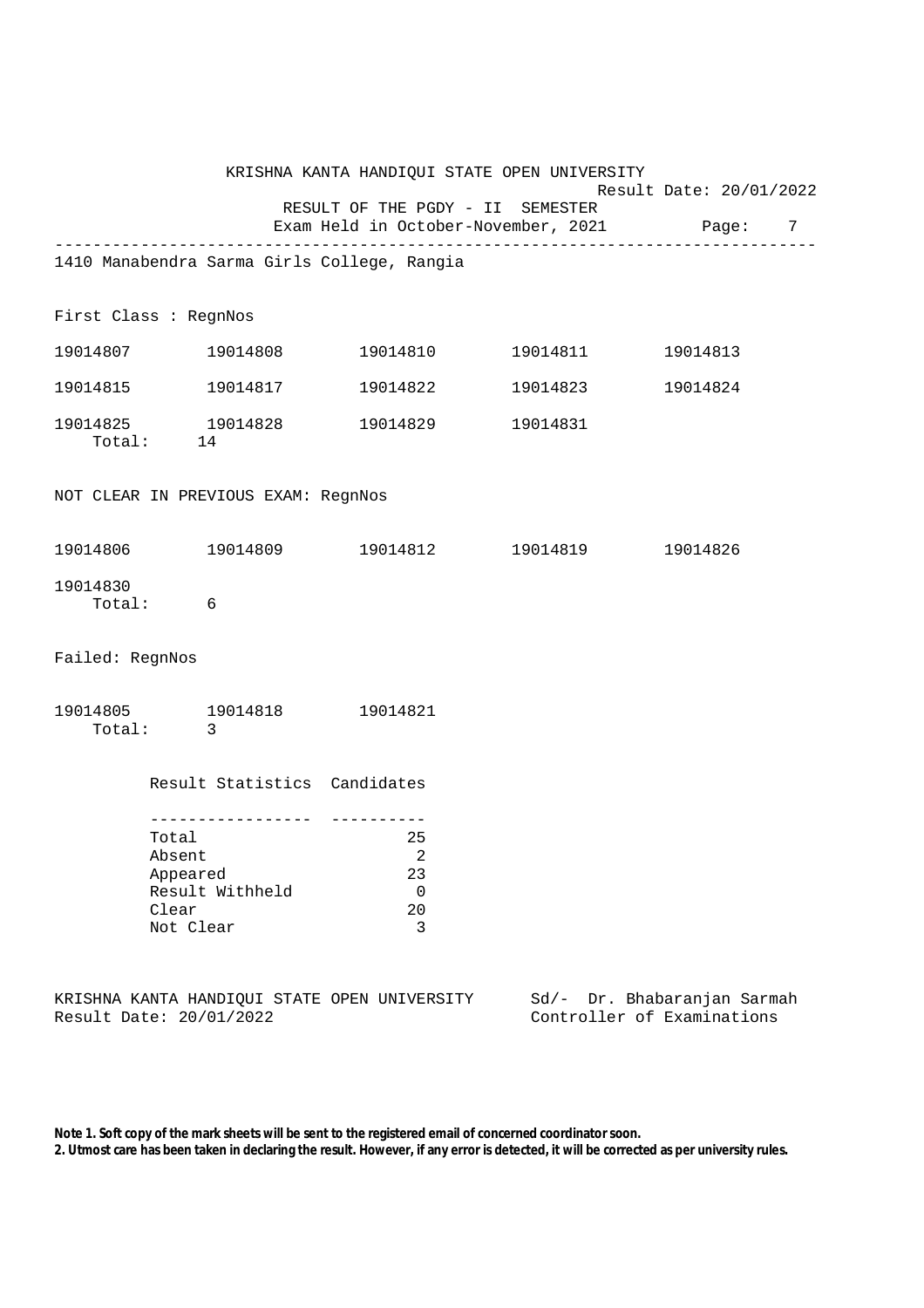|                                    |          |                                  | KRISHNA KANTA HANDIQUI STATE OPEN UNIVERSITY |                         |   |
|------------------------------------|----------|----------------------------------|----------------------------------------------|-------------------------|---|
|                                    |          |                                  |                                              | Result Date: 20/01/2022 |   |
|                                    |          | RESULT OF THE PGDY - II SEMESTER |                                              |                         |   |
|                                    |          |                                  | Exam Held in October-November, 2021          | Page:                   | 8 |
| 1563 Purbanchal Yoga Mahavidyalaya |          | ---------------------            |                                              |                         |   |
| First Class : RegnNos              |          |                                  |                                              |                         |   |
| 18010232                           | 18010262 | 18010278                         | 18010305                                     | 18010313                |   |
| 19014834                           | 19014836 | 19014837                         | 19014841                                     | 19014842                |   |
| 19014849                           | 19014850 | 19014855                         | 19014859                                     | 19014860                |   |
| 19014867                           | 19014868 | 19014872                         | 19014873                                     | 19014874                |   |
|                                    |          |                                  |                                              |                         |   |
| 19014880                           | 19014883 | 19014885                         | 19014888                                     | 19014889                |   |
| 19014890                           | 19014892 | 19014895                         | 19014899                                     | 19014900                |   |
|                                    |          |                                  |                                              |                         |   |
| 19014902                           | 19014906 | 19014915                         | 19014920                                     | 19014923                |   |
| 19014926                           | 19014933 | 19014936                         | 19014937                                     | 19014942                |   |
|                                    |          |                                  |                                              |                         |   |
| 19014945                           | 19014949 | 19014950                         | 19014951                                     | 19014952                |   |
|                                    |          |                                  |                                              |                         |   |
| 19014958                           | 19014962 | 19014963                         | 19014964                                     | 19014965                |   |
| 19014966                           | 19014967 | 19014968                         | 19014969                                     | 19014970                |   |
|                                    |          |                                  |                                              |                         |   |
| 19014971                           | 19014972 | 19014973                         | 19014974                                     | 19014975                |   |
| 19014976                           | 19014977 | 19014979                         | 19014983                                     | 19014986                |   |
|                                    |          |                                  |                                              |                         |   |
| 19014987                           | 19014989 | 19014993                         | 19014994                                     | 19014996                |   |
|                                    |          |                                  |                                              |                         |   |
| 19014997                           | 19015002 | 19015004                         | 19015006                                     | 19015008                |   |
| 19015009                           | 19015012 | 19015016                         | 19015019                                     | 19015022                |   |
|                                    |          |                                  |                                              |                         |   |
| 19015027                           | 19015029 | 19015030                         | 19015031                                     | 19015032                |   |
|                                    |          |                                  |                                              |                         |   |
| 19015034                           | 19015040 | 19015042                         | 19015044                                     | 19015045                |   |
| 19015046                           | 19015047 | 19015049                         | 19015052                                     | 19015053                |   |
|                                    |          |                                  |                                              |                         |   |
| 19015054                           | 19015056 | 19015059                         | 19015061                                     | 19015062                |   |
| 19015063                           | 19015065 | 19015066                         | 19015068                                     | 19015069                |   |
|                                    |          |                                  |                                              |                         |   |
| 19015070                           | 19015074 | 19015075                         | 19015078                                     | 19015083                |   |
| Total:                             | 110      |                                  |                                              |                         |   |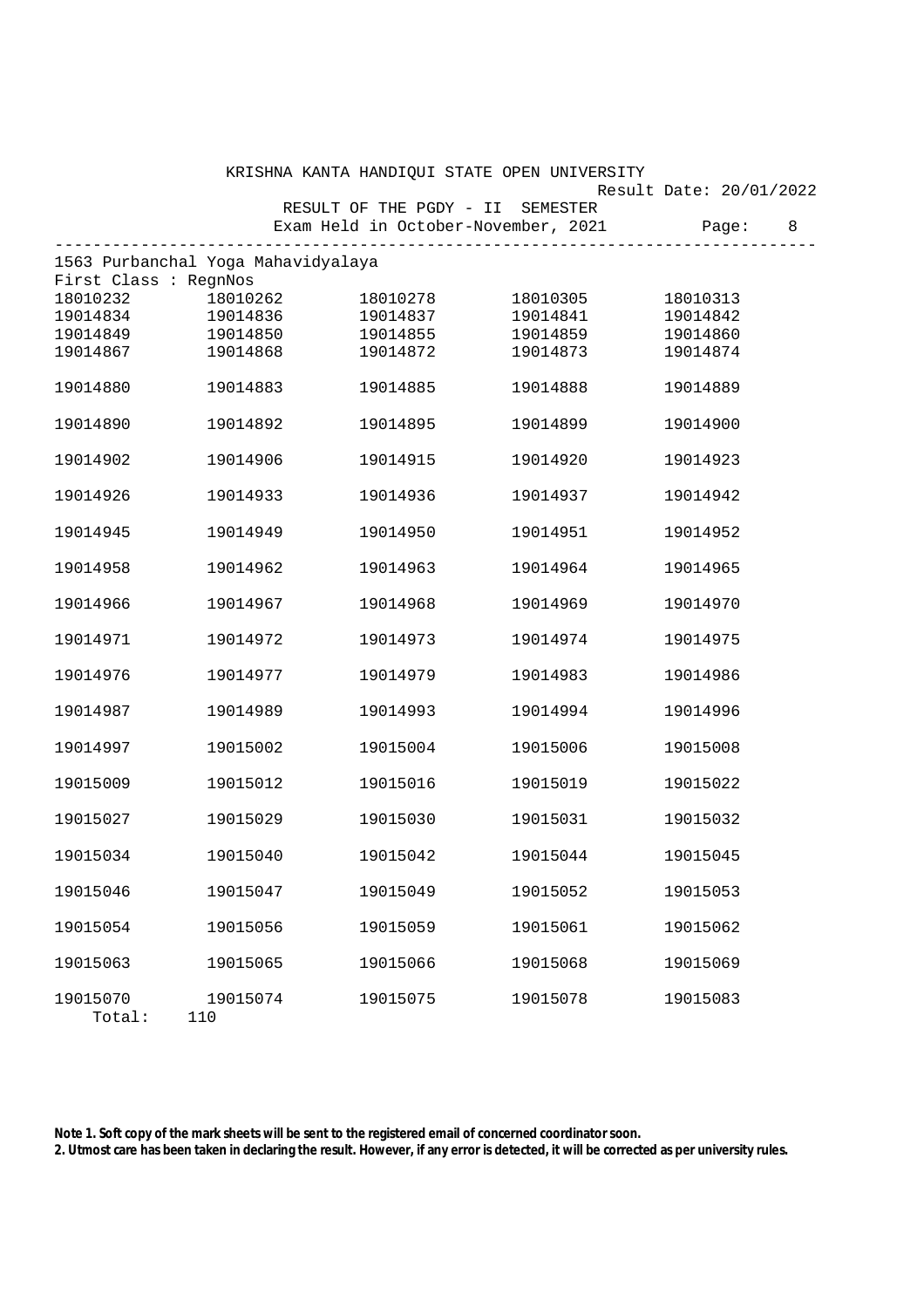|                                     |                |          | KRISHNA KANTA HANDIQUI STATE OPEN UNIVERSITY                                  |          |                              |
|-------------------------------------|----------------|----------|-------------------------------------------------------------------------------|----------|------------------------------|
|                                     |                |          | RESULT OF THE PGDY - II SEMESTER<br>Exam Held in October-November, 2021 Page: |          | Result Date: 20/01/2022<br>9 |
|                                     |                |          |                                                                               |          |                              |
| 1563 Purbanchal Yoga Mahavidyalaya  |                |          |                                                                               |          |                              |
| Second Class : RegnNos              |                |          |                                                                               |          |                              |
| 18010223 18010224                   |                |          |                                                                               |          | 19014852                     |
| 19014853 19014861                   |                |          | 19014877                                                                      | 19014894 | 19014896                     |
| 19014905                            |                | 19014908 | 19014909                                                                      | 19014919 | 19014929                     |
| 19014931                            | 19014956       |          | 19015010                                                                      | 19015013 | 19015015                     |
| 19015018 19015023                   |                |          | 19015028                                                                      | 19015038 | 19015058                     |
| 19015067 19015073<br>Total: 30      |                |          |                                                                               |          | 19015085                     |
| NOT CLEAR IN PREVIOUS EXAM: RegnNos |                |          |                                                                               |          |                              |
| 18010276    19014845                |                |          | 19014935 19014953 19015007                                                    |          |                              |
| 19015072 19015077<br>Total:         | 7              |          |                                                                               |          |                              |
| Failed: RegnNos                     |                |          |                                                                               |          |                              |
| 18010272 18010316                   |                |          | 19014835 19014840                                                             |          | 19014846                     |
| 19014881                            | 19014882       |          | 19014897                                                                      | 19014898 | 19014913                     |
| 19014925                            | 19014927       |          | 19014938                                                                      | 19014939 | 19014947                     |
| 19014984                            | 19015001       |          | 19015020                                                                      | 19015026 | 19015035                     |
| 19015051<br>Total:                  | 19015076<br>23 |          | 19015081                                                                      |          |                              |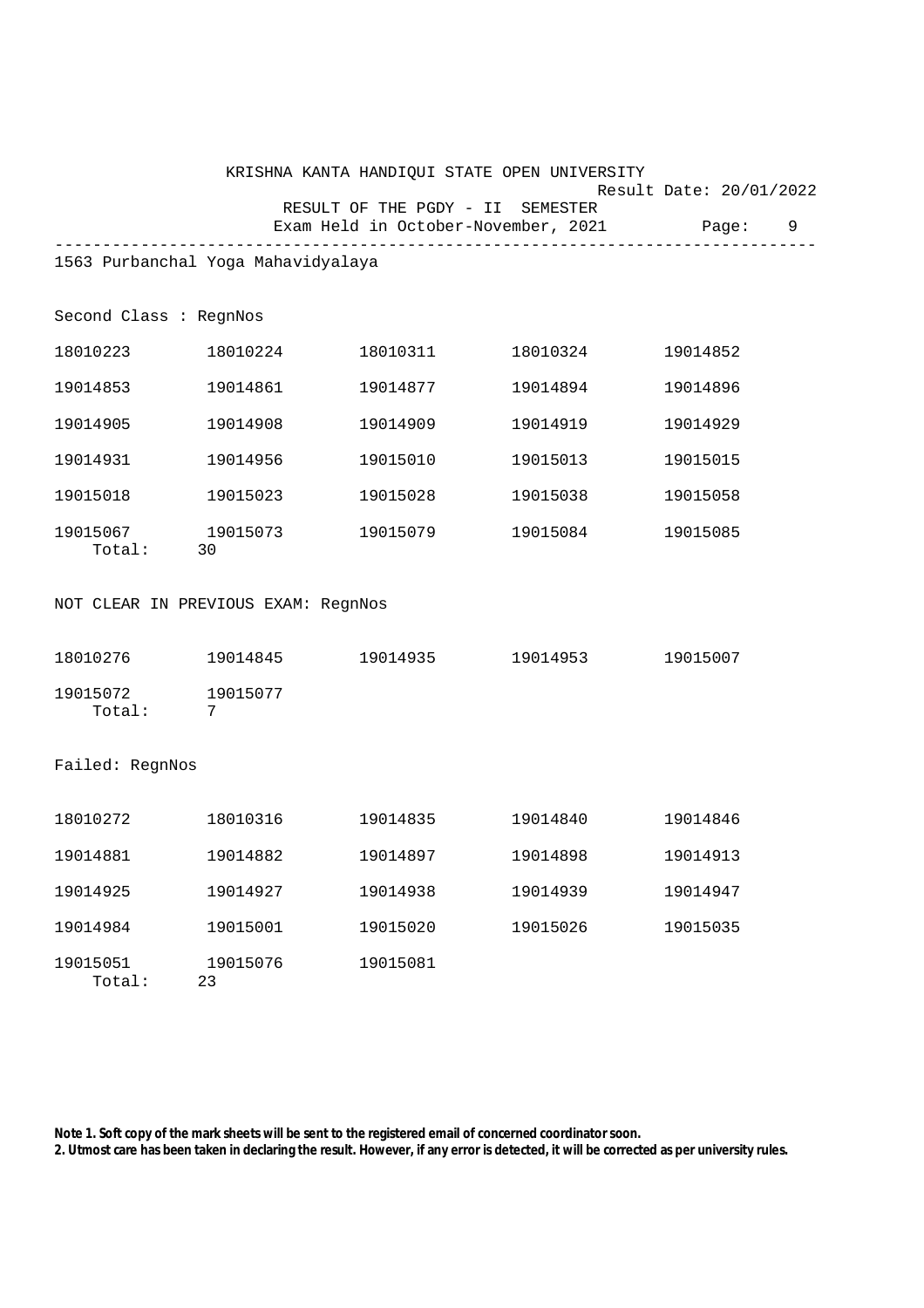KRISHNA KANTA HANDIQUI STATE OPEN UNIVERSITY Result Date: 20/01/2022 RESULT OF THE PGDY - II SEMESTER Exam Held in October-November, 2021 Page: 10 --------------------------------------------------------------------------------

1563 Purbanchal Yoga Mahavidyalaya

Failed : RegnNos

Result Statistics Candidates

| Total           | 207 |
|-----------------|-----|
| Absent          | 37  |
| Appeared        | 170 |
| Result Withheld |     |
| Clear           | 147 |
| Not Clear       | つつ  |

KRISHNA KANTA HANDIQUI STATE OPEN UNIVERSITY Sd/- Dr. Bhabaranjan Sarmah<br>Result Date: 20/01/2022 Controller of Examinations

Controller of Examinations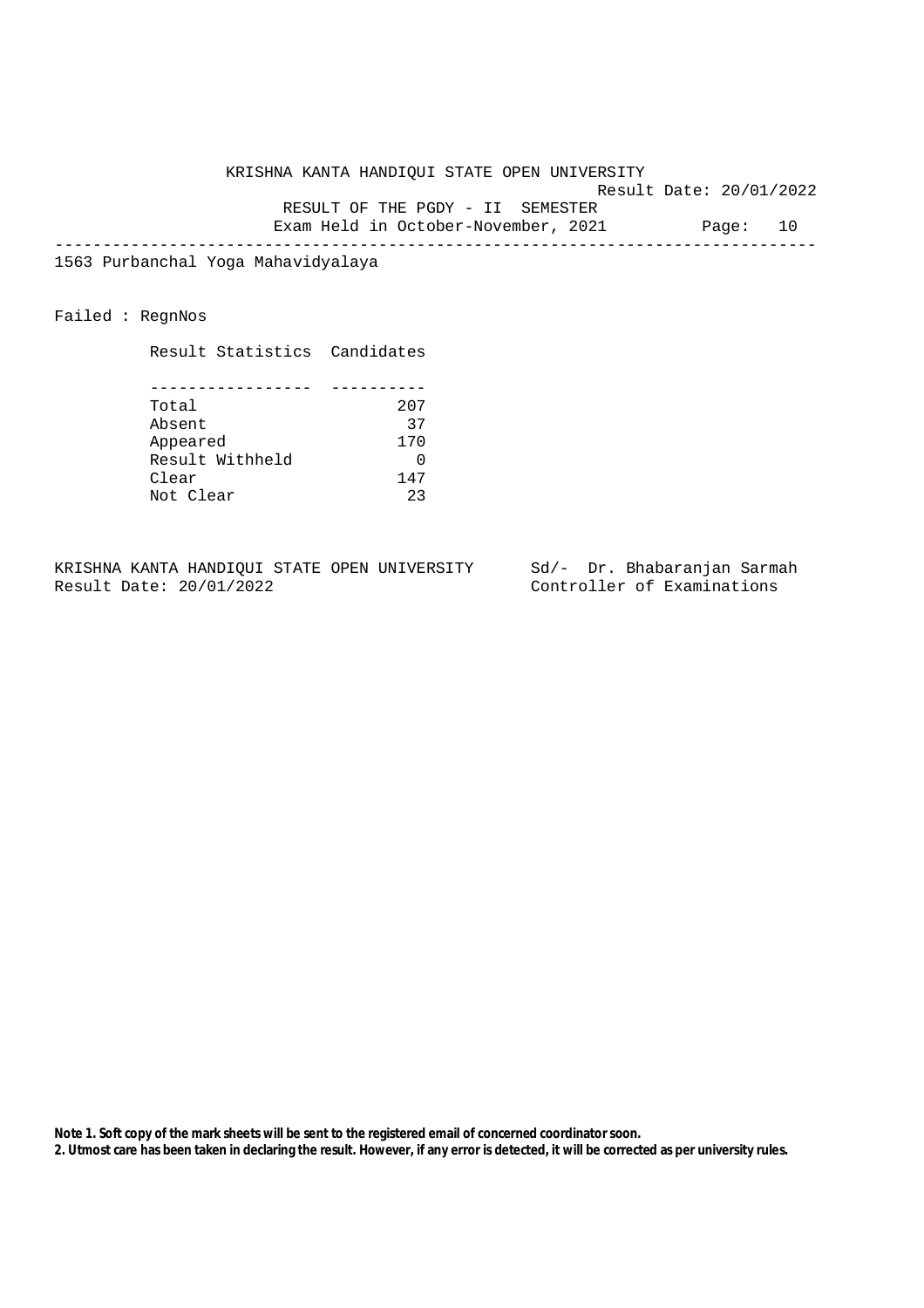|                                                                                                               |                                       |                                                   | KRISHNA KANTA HANDIQUI STATE OPEN UNIVERSITY         | Result Date: 20/01/2022 |  |  |
|---------------------------------------------------------------------------------------------------------------|---------------------------------------|---------------------------------------------------|------------------------------------------------------|-------------------------|--|--|
|                                                                                                               |                                       |                                                   | RESULT OF THE PGDY - II SEMESTER                     |                         |  |  |
|                                                                                                               |                                       |                                                   | Exam Held in October-November, 2021 Page: 11         |                         |  |  |
| 2102 Nowgong Girls' College                                                                                   |                                       |                                                   |                                                      |                         |  |  |
| First Class : RegnNos                                                                                         |                                       |                                                   |                                                      |                         |  |  |
| 19015087 19015089 19015090 19015091 19015092                                                                  | Total: 5                              |                                                   |                                                      |                         |  |  |
| NOT CLEAR IN PREVIOUS EXAM: RegnNos                                                                           |                                       |                                                   |                                                      |                         |  |  |
| 19015094                                                                                                      | Total: 1                              |                                                   |                                                      |                         |  |  |
| Failed: RegnNos                                                                                               |                                       |                                                   |                                                      |                         |  |  |
| 19015086 19015088 19015095                                                                                    | Total: 3                              |                                                   |                                                      |                         |  |  |
|                                                                                                               |                                       | Result Statistics Candidates                      |                                                      |                         |  |  |
|                                                                                                               | Total<br>Absent<br>Clear<br>Not Clear | __________________<br>Appeared<br>Result Withheld | 9<br>$\Omega$<br>9<br>$\mathbf 0$<br>$\epsilon$<br>3 |                         |  |  |
| Calculus Estimatulus Compromentum International Calculus Compromentum Compromentum Compromentum International |                                       |                                                   |                                                      |                         |  |  |

KRISHNA KANTA HANDIQUI STATE OPEN UNIVERSITY Sd/- Dr. Bhabaranjan Sarmah<br>Result Date: 20/01/2022 Controller of Examinations

Controller of Examinations

**Note 1. Soft copy of the mark sheets will be sent to the registered email of concerned coordinator soon.**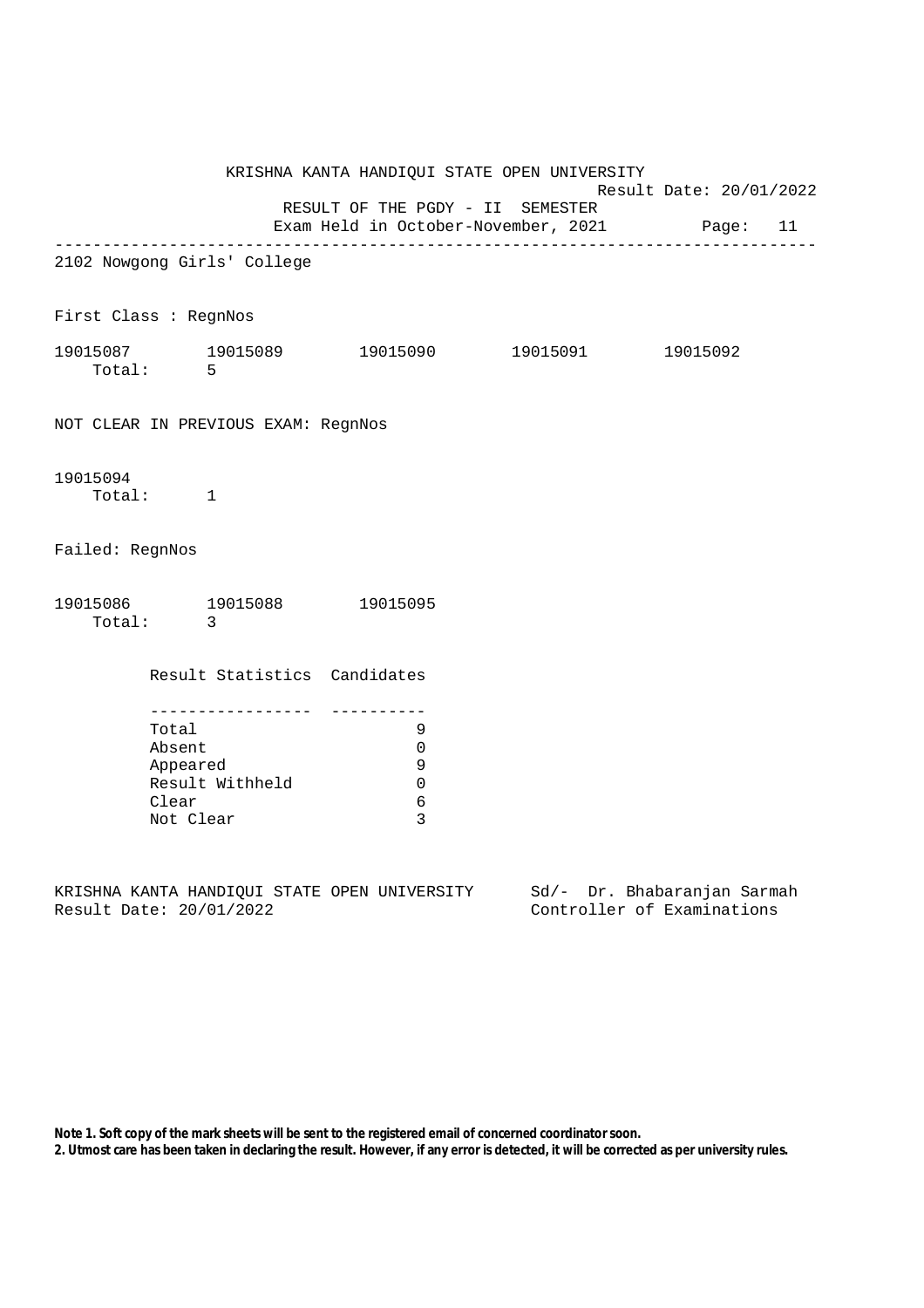|                                     |                                                   |                 |                                     |                                            | KRISHNA KANTA HANDIQUI STATE OPEN UNIVERSITY                            |          |  |
|-------------------------------------|---------------------------------------------------|-----------------|-------------------------------------|--------------------------------------------|-------------------------------------------------------------------------|----------|--|
|                                     |                                                   |                 | RESULT OF THE PGDY - II SEMESTER    |                                            | Result Date: 20/01/2022<br>Exam Held in October-November, 2021 Page: 12 |          |  |
| 2215 ANANDAPURAM                    |                                                   |                 |                                     |                                            |                                                                         |          |  |
| First Class : RegnNos               |                                                   |                 |                                     |                                            |                                                                         |          |  |
|                                     |                                                   |                 |                                     |                                            | 18010356 19015096 19015097 19015098                                     | 19015103 |  |
| 19015104                            |                                                   | 19015105        |                                     |                                            |                                                                         | 19015112 |  |
| 19015113                            |                                                   | 19015114        |                                     |                                            | 19015115    19015116                                                    | 19015118 |  |
|                                     |                                                   |                 |                                     |                                            |                                                                         | 19015126 |  |
|                                     | Total: 24                                         |                 |                                     |                                            |                                                                         |          |  |
| Second Class: RegnNos               |                                                   |                 |                                     |                                            |                                                                         |          |  |
|                                     | Total: 4                                          |                 | 18010392 19015108 19015125 19015127 |                                            |                                                                         |          |  |
| NOT CLEAR IN PREVIOUS EXAM: RegnNos |                                                   |                 |                                     |                                            |                                                                         |          |  |
| 19015099 19015131<br>Total: 2       |                                                   |                 |                                     |                                            |                                                                         |          |  |
| Failed: RegnNos                     |                                                   |                 |                                     |                                            |                                                                         |          |  |
| 19015106<br>Total:                  | 4                                                 | 19015122        |                                     | 19015124                                   | 19015136                                                                |          |  |
|                                     |                                                   |                 | Result Statistics Candidates        |                                            |                                                                         |          |  |
|                                     | Total<br>Absent<br>Appeared<br>Clear<br>Not Clear | Result Withheld |                                     | 40<br>6<br>34<br>$\overline{0}$<br>30<br>4 |                                                                         |          |  |